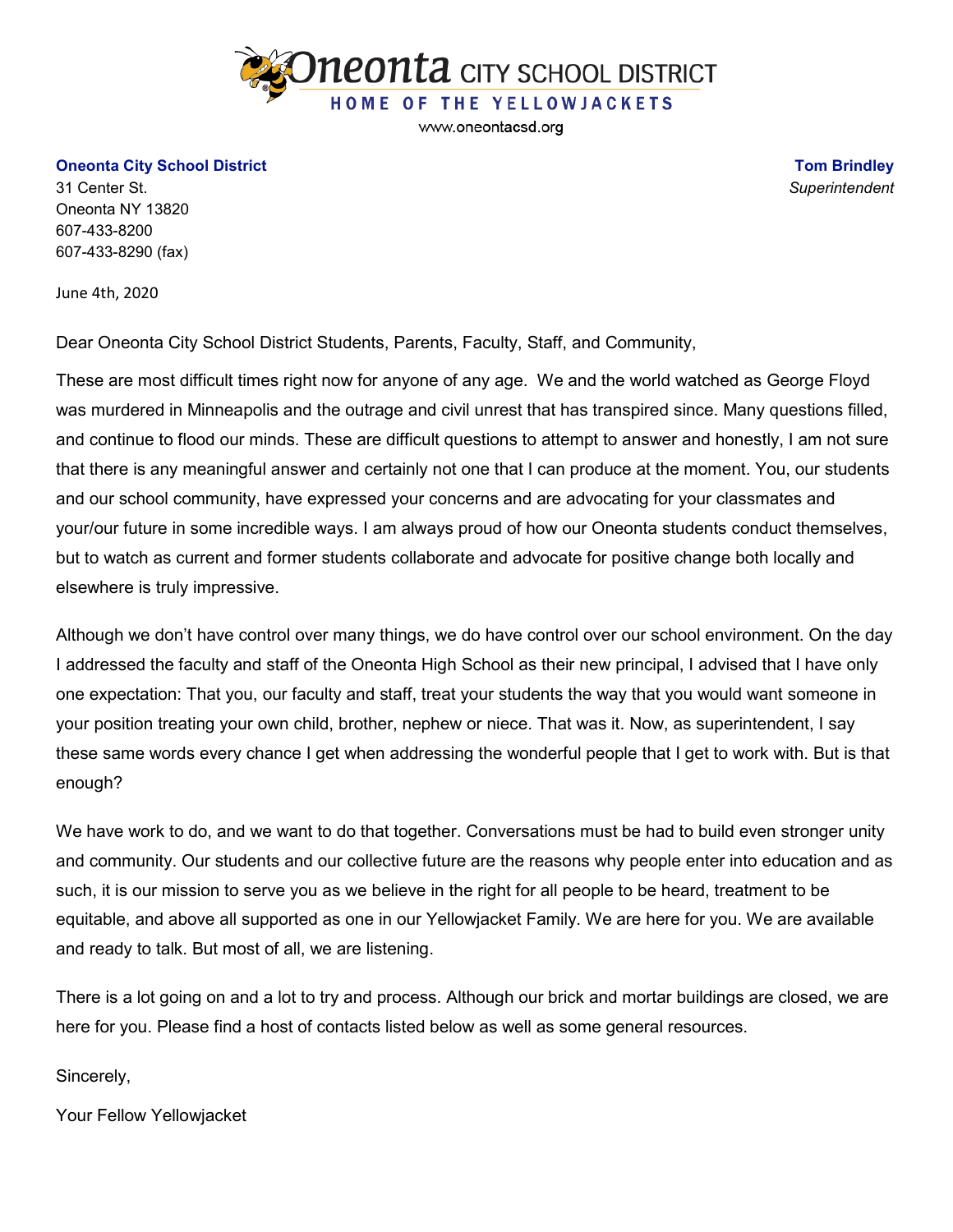

www.oneontacsd.org

## Resources:

• National Association of School Psychologists Lesson Plan and talking with MS/HS kids [https://www.nasponline.org/resources-and-publications/resources-and-podcasts/diversity/social-justice/social](https://www.nasponline.org/resources-and-publications/resources-and-podcasts/diversity/social-justice/social-justice-lesson-plans/talking-about-race-and-privilege-lesson-plan-for-middle-and-high-school-students)[justice-lesson-plans/talking-about-race-and-privilege-lesson-plan-for-middle-and-high-school-students](https://www.nasponline.org/resources-and-publications/resources-and-podcasts/diversity/social-justice/social-justice-lesson-plans/talking-about-race-and-privilege-lesson-plan-for-middle-and-high-school-students)

## • Parent Tips

[https://www.parenttoolkit.com/social-and-emotional-development/advice/social-awareness/how-to-talk-to-kids](https://www.parenttoolkit.com/social-and-emotional-development/advice/social-awareness/how-to-talk-to-kids-about-race-and-racism)[about-race-and-racism](https://www.parenttoolkit.com/social-and-emotional-development/advice/social-awareness/how-to-talk-to-kids-about-race-and-racism)

• Educator Tools <https://www.tolerance.org/topics/race-ethnicity>

• Local NAACP <https://www.oneontanaacp.com/>

> • Employee Assistance Programs (EAP) – check with your employer for resources Oneonta City School District Employees- Lifeworks is available

Articles, support, links to how to work through discrimination in the workplace and School

## School Resources:

Our counselors will be checking their messages on a daily basis. If you have an emergency or are in crisis, please call 911.

Oneonta High School (607) 433-8243

School Counselors:

Mrs. Garcia ext. 2121 sgarcia@oneontacsd.org Mr. Kaschak ext. 2122 kkasckak@oneontacsd.org Mrs. Segal ext. 2123 [nichola@oneontacsd.org](mailto:nichola@oneontacsd.org)

- School Nurse Mrs. Hassick ext. 2124 [chassick@oneontacsd.org](mailto:chassick@oneontacsd.org)
- School Psychologist Mrs. Szerszen ext. 2234 [kszerszen@oneontacsd.org](mailto:kszerszen@oneontacsd.org)
- School Social Worker Mrs. Foster ext. 2127 [ffoster@oneontacsd.org](mailto:ffoster@oneontacsd.org)
- Principal Mrs. Wolstenholme ext.2115 [awolstenholme@oneontacsd.org](mailto:awolstenholme@oneontacsd.org)
- Assistant Principal Mr. Ballard ext. 2132 [jballard@oneontacsd.org](mailto:jballard@oneontacsd.org)